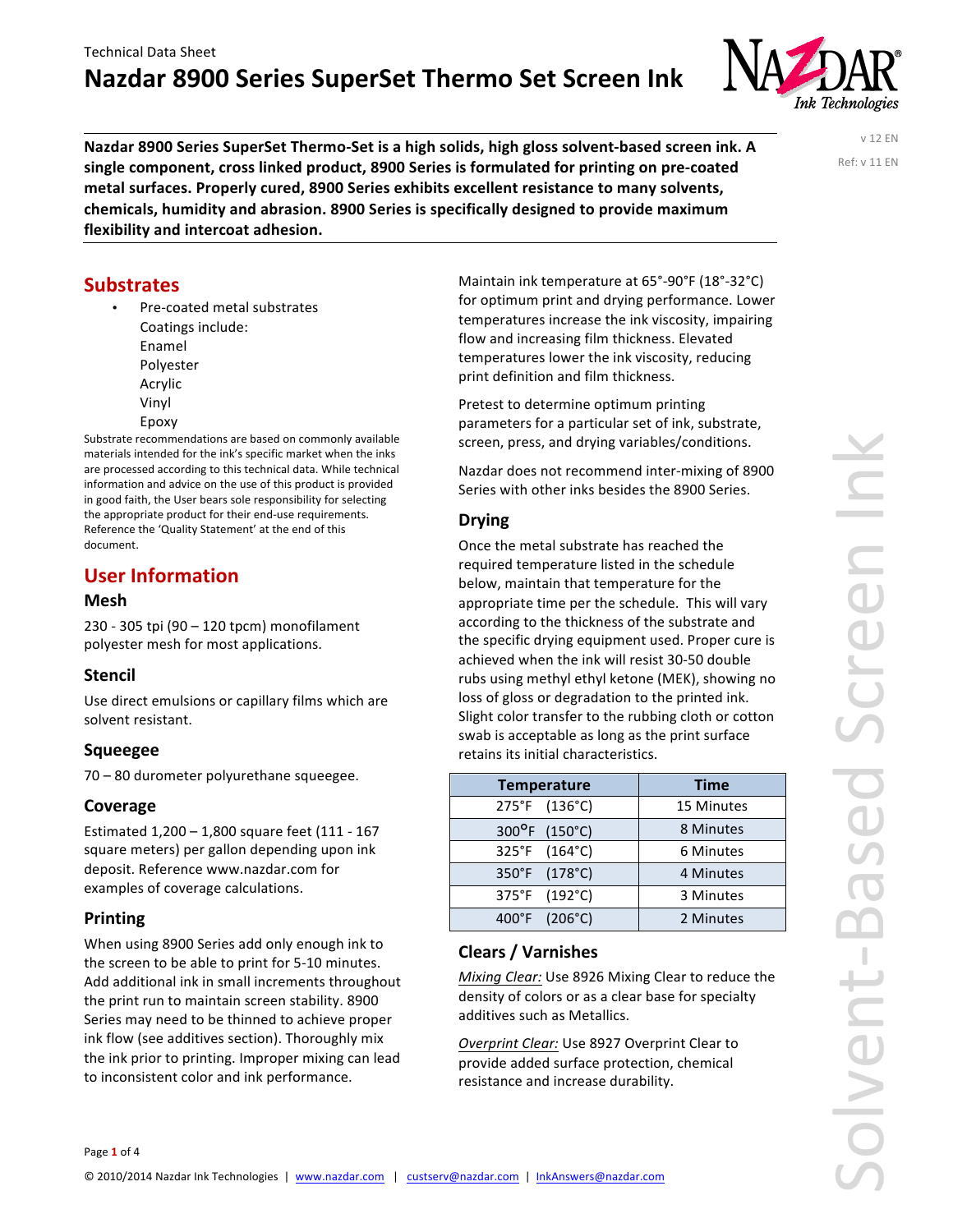# **Nazdar 8900 Series SuperSet Thermo Set Screen Ink**



v 12 EN Ref: v 11 EN

# **Common Performance Additives**

8900 Series May require the addition of Thinner for proper flow characteristics. When required, any additives should be thoroughly mixed into the ink before each use. Prior to production, test any additive adjustment to the ink. Inks containing additives should not be mixed with other inks.

Example for additives - Ink at 100g with 8% of an additive is calculated as:

100g ink + 8g additive =  $108g$  total

*Reducer:* Use 9050 Retarder Thinner to reduce the viscosity of these inks. Add up to 15% by weight.

*Gloss / Flattening Powders / Improved Slip:* Use 8948 Flattening Paste to reduce gloss. Add up to 20%.

# **Cleanup**

*Screen Wash (Prior to Reclaim):* Use IMS201 Premium Graphic Screen Wash, IMS203 Economy Graphic Screen Wash, or IMS206 Graphic Auto Screen Wash.

*Press Wash (On Press):* Use IMS301 Premium Graphic Press Wash.

# **Storage / Shelf Life**

Store closed containers at temperatures between  $65^{\circ}$ -90°F (18°-32°C). Storing products outside of these recommendations may shorten their shelf life. Ink taken from the press should not be returned to the original container; store separately to avoid contaminating unused ink.

Standard 8900 Series items are useable for a period of at least 48 months from the date of manufacture. To obtain the official shelf life letter, Contact Nazdar Technical Service at InkAnswers@nazdar.com or see contact listing at the end of this document.

# **General Information**

## **Ink Handling**

All personnel mixing and handling these products must wear gloves and eye protection. Clean up spills immediately. If ink does come in contact with skin, wipe ink off with a clean, dry, absorbent cloth (do not use solvent or thinner). Wash the affected area with soap and water. Consult the applicable Safety Data Sheet (SDS / MSDS) for further instructions and warnings.

For assistance on a wide range of important regulatory issues, consult the following Regulatory Compliance Department link at http://www.nazdar.com or contact Nazdar Ink Technologies - World Headquarters (see contact listing at the end of this document).

# **Adhesion Testing**

Once ink cools:

- 1. Touch of ink surface  $-$  the ink surface should be smooth.
- 2. Thumb twist  $-$  the ink surface should not mar or smudge.
- 3. Scratch surface  $-$  the ink surface should resist scratching.
- 4. Cross hatch tape test per the ASTM D-3359 method, use a cross hatch tool or a sharp knife to cut through ink film only; then apply 3M #600 clear tape on cut area, rub down, and rip off at a 180 degree angle. Ink should only come off in actual cut areas.

# **Manufacturer's Product Offering**

Based on information from our raw material suppliers, these ink products are formulated to contain less than 0.06% lead. If exact heavy metal content is required, independent lab analysis is recommended.

# **Standard Printing Colors**

Standard Printing Colors have excellent opacity and flow characteristics.

## **"LF" Item Numbers**

Colors with an item number containing "LF" are lead-free alternatives that replaced a lead containing color. All Nazdar manufactured inks are lead-free.

# **Special Effect Pigments**

When inks are to be printed with a special effect color, all ink layers must be evaluated for intercoat adhesion before proceeding with the production run. Pigments may settle in the container; prior to printing, thoroughly mix the ink.

The following special effect pigments may be added to 8900 Series. Contact Nazdar for the item number(s) and availability of special effect products. Technical Data Sheets for each of the following special effect pigments can be found at www.nazdar.com.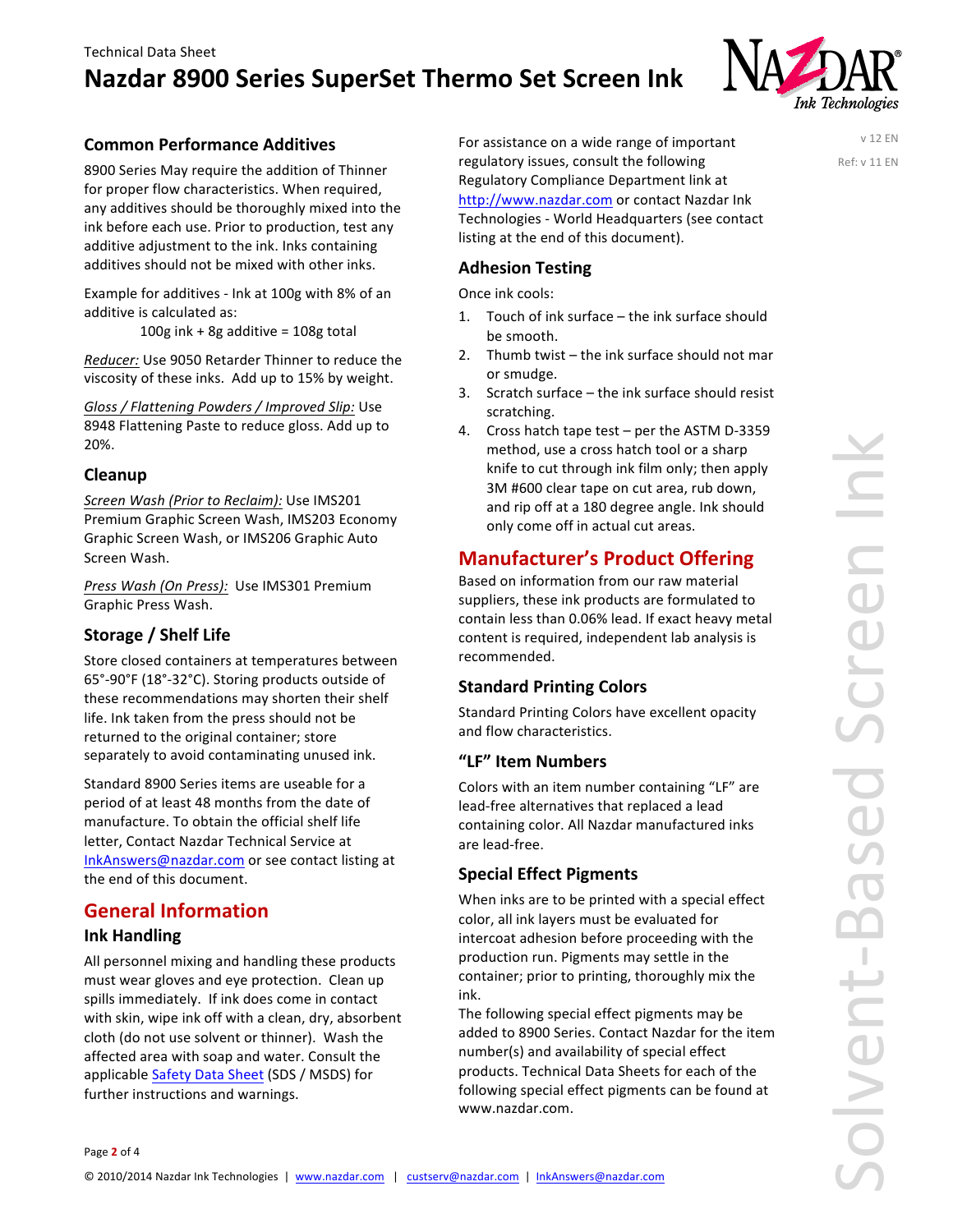# **Nazdar 8900 Series SuperSet Thermo Set Screen Ink**



v 12 EN Ref: v 11 EN

*Metallic Silver (aluminum):* Add up to 8% by weight. *Note:* Only mix enough metallic ink for same day use. Chemical reactions to the metallic pigment may cause viscosity and color change if allowed to sit in the ink over time. *Pearlescent* / Interference: Add up to 20% by weight.

# **Color Card Materials**

The following is available screen printed samples of the 8900 Series.

*Conventional Color Card (CARD375):* shows the Standard Printing Colors.

# **Packaging / Availability**

Contact your Nazdar distributor for product availability and offering.

#### **Standard Ink Items**

Standard ink items listed below are inventoried in gallon containers.

#### Printing Colors

| <b>Item Number</b> | Color                     |
|--------------------|---------------------------|
| 89LF10             | <b>Primrose Yellow</b>    |
| 89LF11             | Lemon Yellow              |
| 89LF12             | Medium Yellow             |
| 89LF13             | Emerald Green             |
| 89LF19             | Fire Red                  |
| 89LF20             | <b>Brilliant Orange</b>   |
| 8921               | Peacock Blue              |
| 8922               | Ultra Blue                |
| 8924               | <b>Black</b>              |
| 8925               | White                     |
| 8926               | <b>Mixing Clear</b>       |
| 8927               | <b>Overprint Clear</b>    |
| 8975               | <b>Super Opague White</b> |

# **Non-Standard Ink Items**

Non-Standard ink items listed below are special order, non-inventoried colors which may require additional lead time. These items are available in gallon containers.

#### Printing Colors

| <b>Item Number</b> | <b>Color</b>       |
|--------------------|--------------------|
| 89LF18             | <b>Scarlet Red</b> |
| 89410              | Yellow             |
| 89411              | Warm Red           |
| 89417              | Rubine Red         |
| 89418              | Rhodamine Red      |

| 89433<br>Purple<br>Process Blue<br>89440<br>89441<br>Green<br><b>Red Toner</b><br>8989<br>8927RC<br><b>Roller Coating Clear</b> |
|---------------------------------------------------------------------------------------------------------------------------------|
|                                                                                                                                 |
|                                                                                                                                 |
|                                                                                                                                 |
|                                                                                                                                 |
|                                                                                                                                 |

## **Additives / Reducers**

| <b>Item Number</b> Description |                         |
|--------------------------------|-------------------------|
| 9050                           | <b>Retarder Thinner</b> |
| 8948                           | <b>Flattening Paste</b> |

## **Cleaners / Clean Up**

| <b>Item Number</b> | <b>Description</b>          |
|--------------------|-----------------------------|
| <b>IMS201</b>      | Premium Graphic Screen Wash |
| <b>IMS203</b>      | Economy Graphic Screen Wash |
| <b>IMS206</b>      | Graphic Auto Screen Wash    |
| <b>IMS301</b>      | Premium Graphic Press Wash  |

#### **Nazdar Quality Statement**

*Nazdar® stands behind the quality of this product. Nazdar®* cannot, however, guarantee the finished results because *Nazdar® exercises no control over individual operating*  conditions and production procedures. While technical *information and advice on the use of this product is provided in* good faith, the User bears sole responsibility for selecting the appropriate product for their end-use requirements. Users are also responsible for testing to determine that our product will perform as expected during the printed item's entire life-cycle from printing, post-print processing, and shipment to end-use. This product has been specially formulated for screen printing, and it has not been tested for application by any other method. Any liability associated with the use of this product is limited to the value of the product purchased from Nazdar<sup>®</sup>.

# **Nazdar Ink Technologies Offices**

**Nazdar Ink Technologies -**World Headquarters 8501 Hedge Lane Terrace Shawnee, KS 66227-3290 USA Toll Free US: 866.340.3579 Tel: +1 913-422-1888 Fax: +1 913-422-2296 E-mail: custserv@nazdar.com Technical Support E-mail: InkAnwers@Nazdar.com

**Nazdar Limited** – England Battersea Road, Heaton Mersey Stockport, England SK4 3EE Tel: + 44 (0) 161-442-2111 Fax: + 44 (0) 161-442-2001 EMEA Technical Service E-mail: technicalservicesuk@nazdar.com

**Nazdar** – China Room 17-04, Silver Centre 1388, North Shan Xi Road Shanghai 200060 China Tel: 86-13818301261 China E-mail: aspac@nazdar.com

## Page 3 of 4 © 2010/2014 Nazdar Ink Technologies | www.nazdar.com | custserv@nazdar.com | InkAnswers@nazdar.com